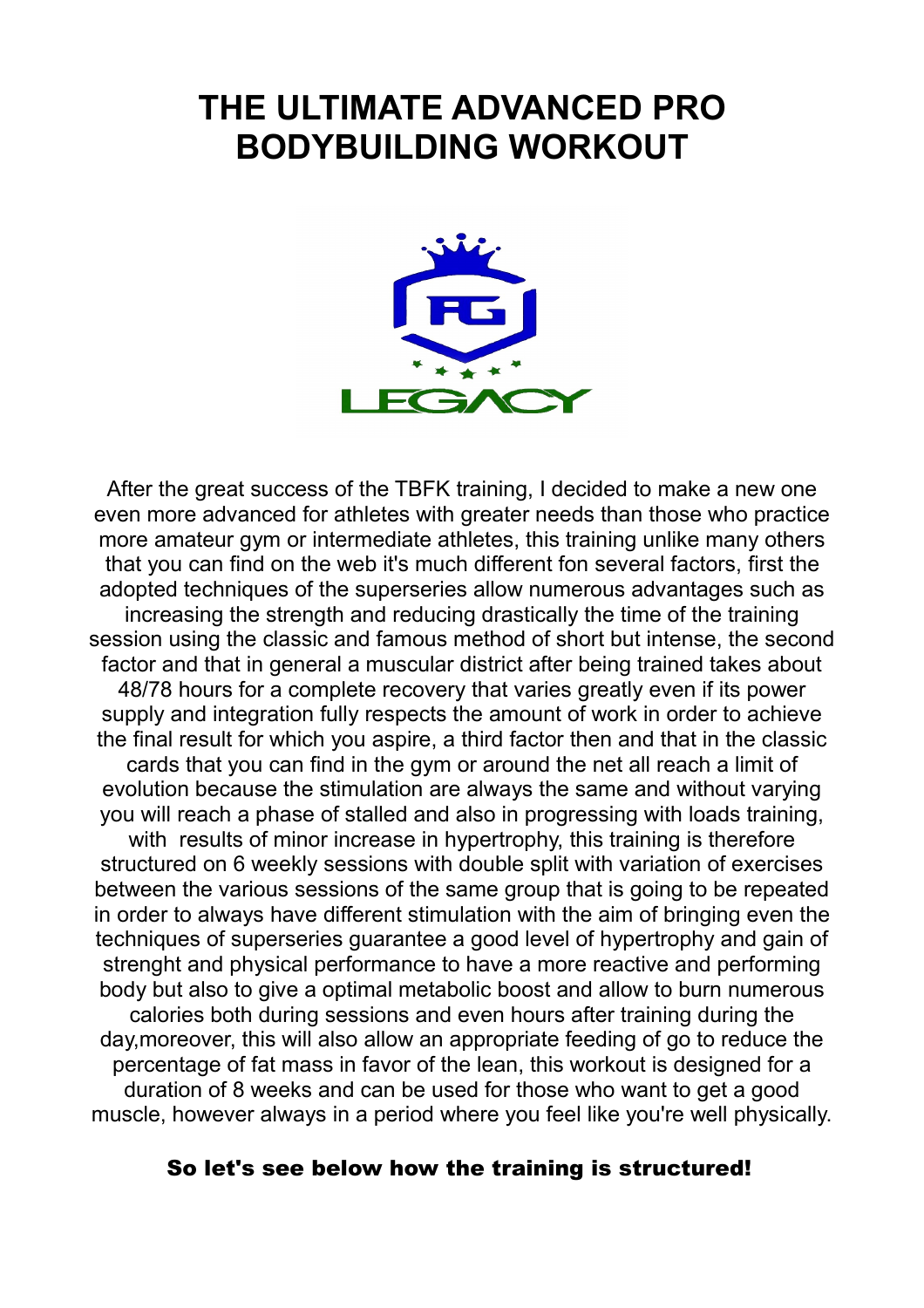On Monday - Wednesday - Friday, will be dedicated to training the Pectorals - Back - Quadriceps - Calves and Abdominal.

While Tuesday - Thursday - Saturday will be dedicated to training the Arms - Shoulders - Femoral – Abdominals.

The only variant that when will be the day where you will have to re-group again the group some exercises will be different to always have different stimulation also from different angles of work and intensity the method for the most part remains unchanged, the training will be divided into a low intensity cardio session early in the morning to allow a good vascularization to the muscular tissues and start immediately to raise your metabolism and burn calories besides this guarantee an increase in the reduction time of muscle recovery, after a good breakfast, spend a few hours you will perform the first part of the training while in the afternoon you will perform the second part, the sessions will not be extreme but fairly small in time this will allow the right recovery between the sessions, moreover, it is also possible to divide the training into 3 weekly sessions, alternating the training sessions as in the various days indicated below and in the remaining days always of low intensity cardio, another alternative could be divide the workout on Monday – Tuesday, Thursday – Friday training the same group only 2 times at week rather than 3.

Some advice that I can give you and that to warm up well before each session, even if it is not indicated in the program as well as the defatimaneto and stretching and isometric exercises of muscular contraction of the trained group should always be performed!

Adequate nutrition and that which underlies everything but also an adequate integration of isolated proteins, creatine, bcaa, zma, glutamine, multivitamin mineral, can help recovery faster.

Remember also that this 8-week program, as the title clearly says, is dedicated to 'advanced athletes with already years of experience, and who follow a healthy and balanced lifestyle and have a good state of health, training can be adapted to your needs as already mentioned above.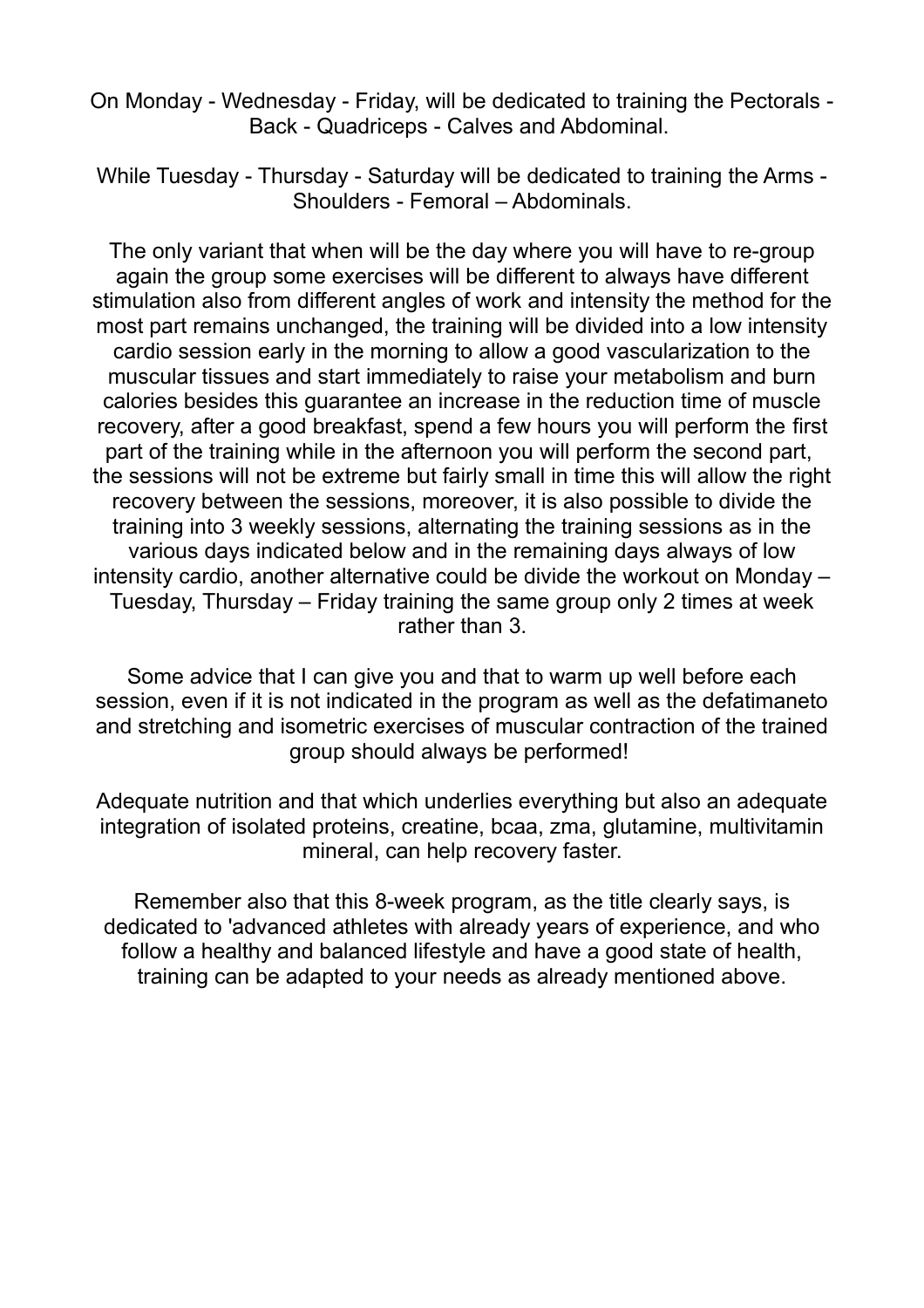#### DAY<sub>1</sub>

# Morning Early: Cardio Low Intensity 30'/40' Mid Morning: Pectorals – Back

1) Bench Press Barbell (SS) Barbell Row 5x6-8 Rec. 1:30 2) High Bench Press Barbell (SS) Lat Machine Prone 4x6-8 Rec. 1:30 3) Crossover Dumbbell (SS) Double Row Dumbbell 3x6-8 Rec. 1:30 4) Dips 3xMAX Rec. 1:30 5)Pullover Dumbbell 3x15 Rec. 1:30

#### Evening: Quadriceps - Calves and Abdominal

1) Squat Barbell 5x6-8 Rec. 1:30

2) Lunge Barbell 4x8-12 Rec. 1:30

3) Leg Extension 1x1-2-3-4-5-6-7-8-9-10

1) Calf Raises Leg Press 3x15 Rec. 1:30

2) Single Calf Raises (SS) Calf Seated 3x15 Rec. 1:30

1) Crunches 5x25 Rec. 45"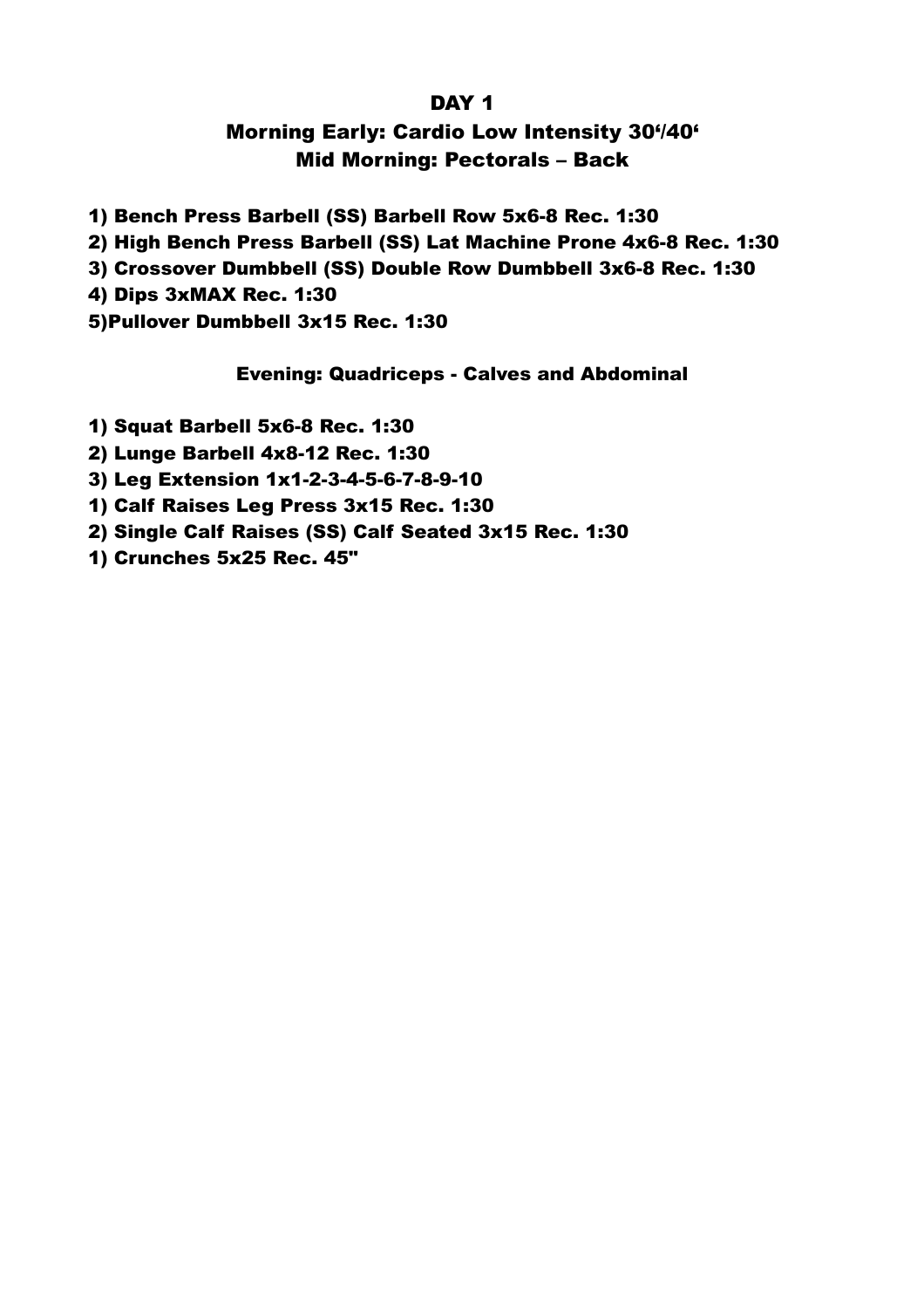### DAY<sub>2</sub>

# Morning Early: Cardio Low Intensity 30'/40' Mid Morning: Biceps - Triceps – Forearms

- 1) Bench Press Close (SS) Curl EZ 5x6-8 Rec. 1:30
- 2) Push Down With Bar (SS) Curl Alternate With Dumbbell 4x6-8 Rec. 1:30
- 3) French Press Dumbbell (SS) Curl Hammer Bench 45° 3x6-8 Rec. 1:30
- 4) Single Curl High Cable 3x6-8 Rec. 1'
- 1) Wrist Curl 4x10 Rec. 1'
- 2) Wrist Roller Machine 3xMAX Rec. 1'

## Evening: Shoulders - Femoral – Abdominals

- 1) Military Press 3x6-8 Rec. 1:30
- 2) Arnold Press 3x8-10 Rec. 1:30
- 3) Lateral Raise Dumbbell (SS) Front Raise Dumbbell 3x6-8 Rec. 1:30
- 4) Dumbbell Rear Delt 90° 3x12 Rec. 1:30
- 1) Romanian Deadlift 4x6-8 Rec. 1:30
- 2) Leg Curl Prone (SS) Nordic Hamstring Lat 3x6-8 Rec. 1:30
- 1) Crunches V-UP 5x25 Rec. 45"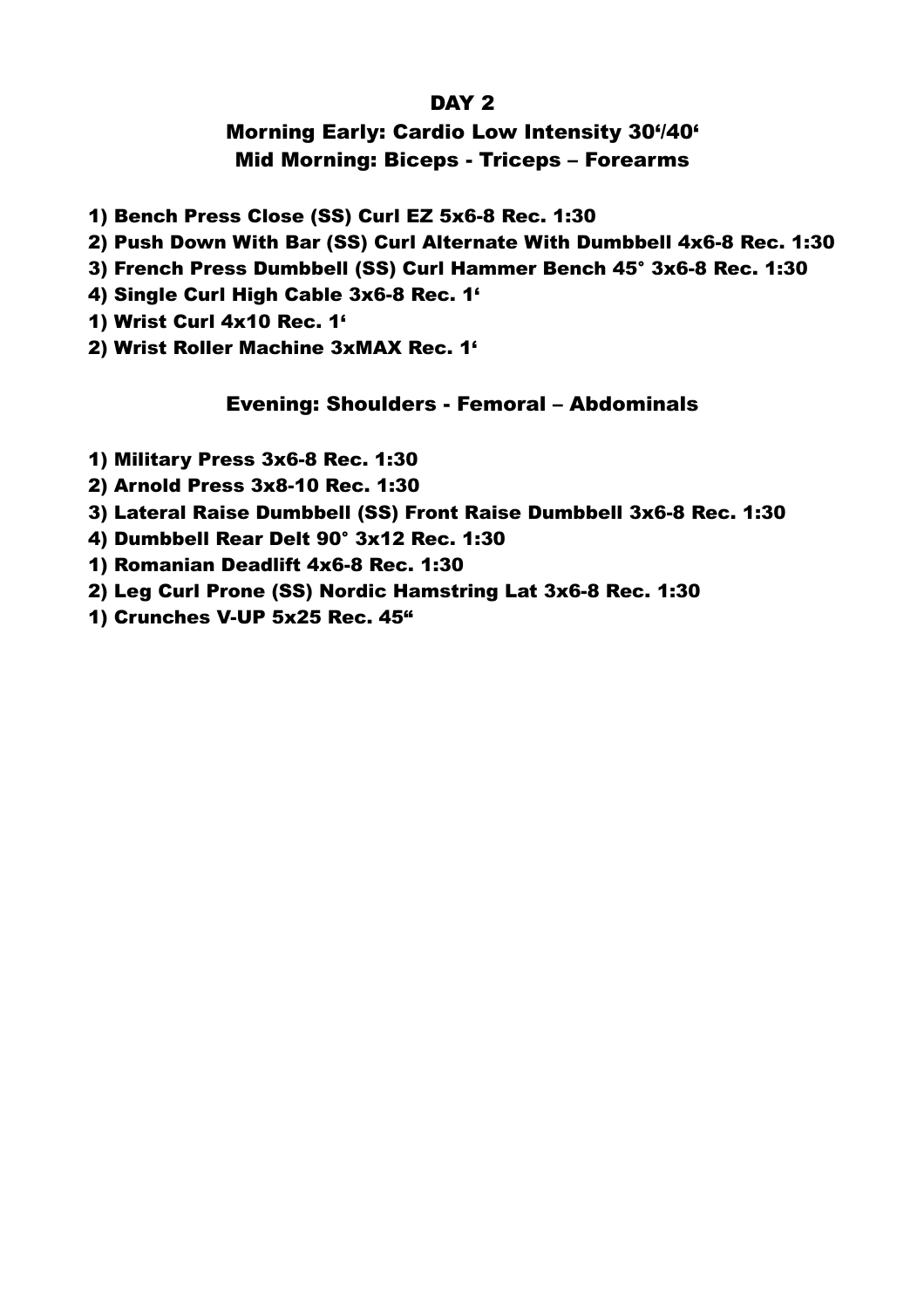### DAY<sub>3</sub>

# Morning Early: Cardio Low Intensity 30'/40' Mid Morning: Pectorals – Back

- 1) Bench Press Dumbbell (SS) Lat Behind The Head 5x6-8 Rec. 1:30
- 2) High Bench Press Dumbbell (SS) Pull Down 4x6-8 Rec. 1:30
- 3) Decline Bench Barbell (SS) Row Dumbbell 3x6-8 Rec. 1:30
- 4) Crossover High Cable 6-8-10-15 Stripping

## Evening: Quadriceps - Calves and Abdominal

- 1) Front Squat Barbell 5x6-8 Rec. 1:30
- 2) Deadlift Barbell 3x6-8 Rec. 1:30
- 3) Bulgarian Lunge Dumbbell 4x8-12 Rec. 1:30
- 1) Calf Raises Barbell (SS) Calf Seated 4x15 Rec. 1:30
- 1) Ball Crunches 5x25 Rec. 45"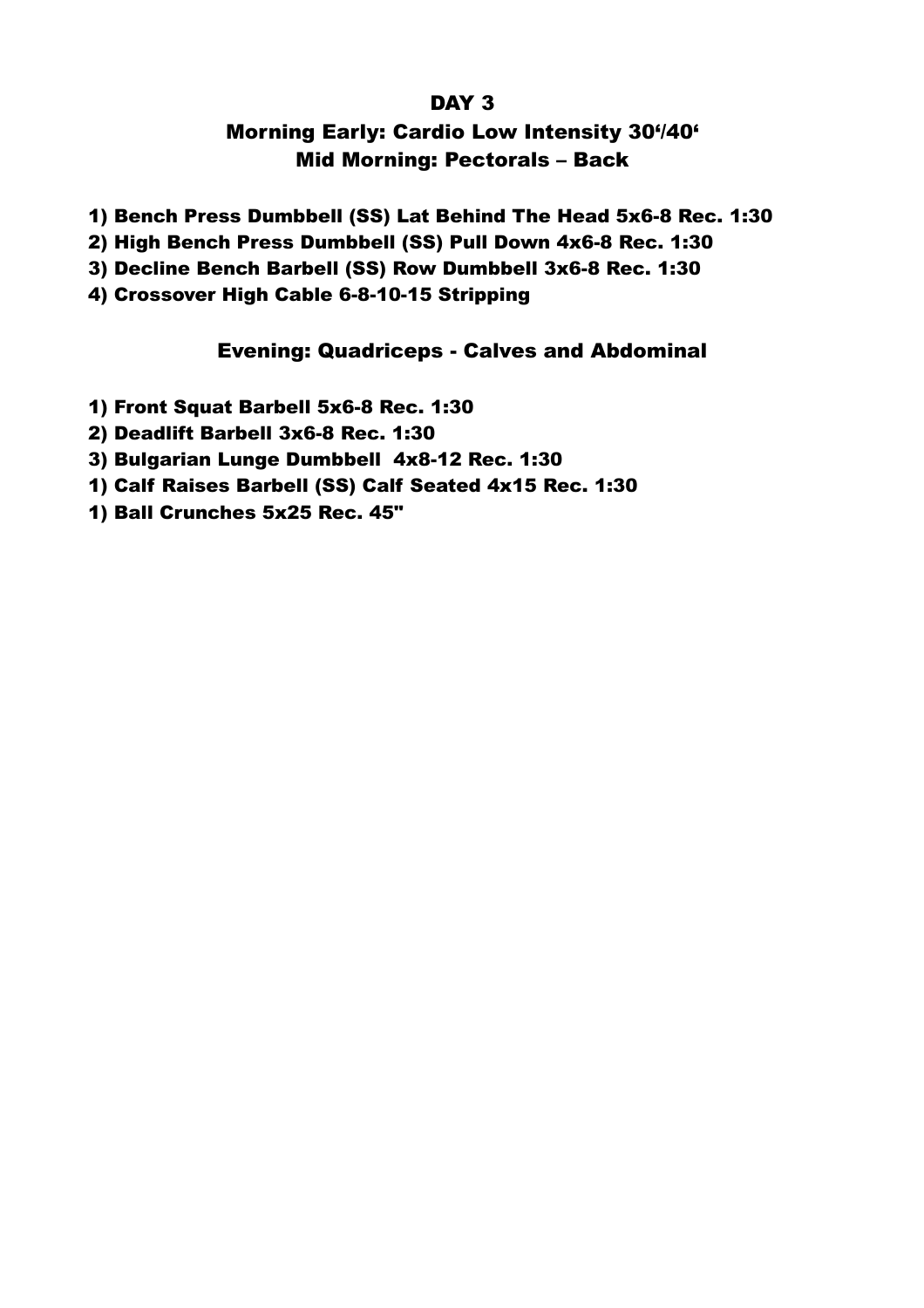#### DAY 4

## Morning Early: Cardio Low Intensity 30'/40' Mid Morning: Biceps - Triceps – Forearms

1) Push Down With Rope (SS) Curl Barbell 5x6-8 Rec. 1:30

2) High Pulley Overhead Bar (SS) Curl Alternate Bench 45° 4x6-8 Rec. 1:30

3) Kick Back Dumbbell (SS) Curl Hammer Alternate 3x6-8 Rec. 1:30

4) Bench Scott EZ 3x6-8 Rec. 1'

1) Wrist Curl 4x10 Rec. 1'

2) Wrist Roller Machine 3xMAX Rec. 1'

### Evening: Shoulders - Femoral – Abdominals

- 1) Shoulder Press (SS) Lateral Raise With Dumbbell 5x6-8 Rec. 1:30
- 3) Front Raise With EZ Becnh 45° (SS) Pull Rope 4x6-8 Rec. 1:30
- 4) Shrugs Barbell 4x12 Rec. 30"
- 1) Romanian Deadlift Dumbbell 4x6-8 Rec. 1:30

2) Leg Curl 4x8-10-12 Stripping Rec. 1:30

1) Reverse Crunches 5x25 Rec. 45"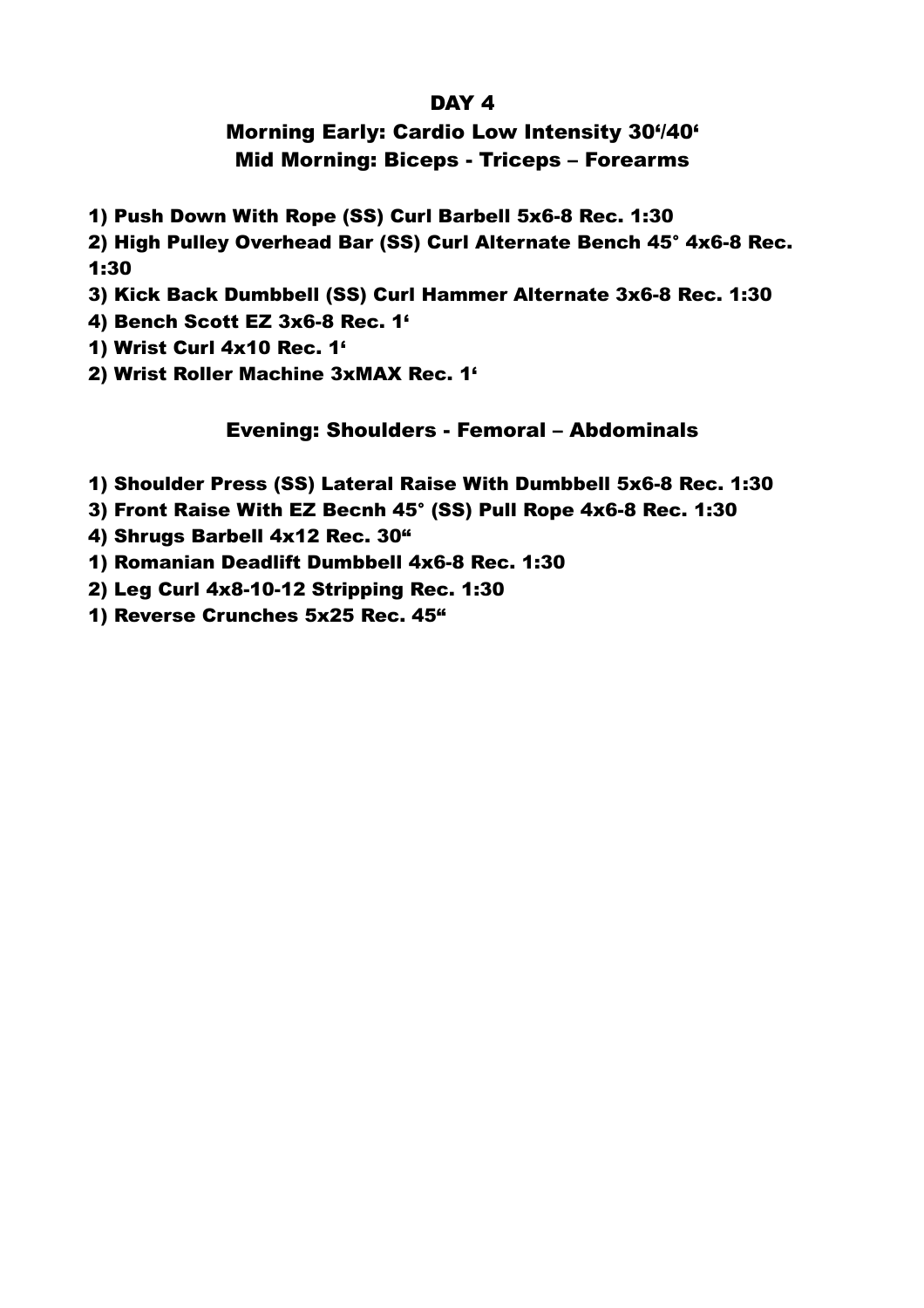### DAY<sub>5</sub>

# Morning Early: Cardio Low Intensity 30'/40' Mid Morning: Pectorals – Back

- 1) Chest Press (SS) Reverse Lat Machine 5x6-8 Rec. 1:30
- 2) Neutral Dumbbell Bench Press (SS) Low Pulley 4x6-8 Rec. 1:30
- 3) Low Cable Cross-Over (SS) T-Bar Row 3x6-8 Rec. 1:30

## Evening: Quadriceps - Calves and Abdominal

- 1) Hack Squat 5x6-8 Rec. 1:30
- 2) Sumo Deadlift 4x6-8 Rec. 1:30
- 3) Leg Extension 6x5 Rest Pause 20"
- 1) Donkey Calf 3x15 Rec. 1'
- 2) Rotary Calf (SS) Calf Seated 3x15 Rec. 1:30
- 1) Crunches Twist 5x25 Rec. 45"